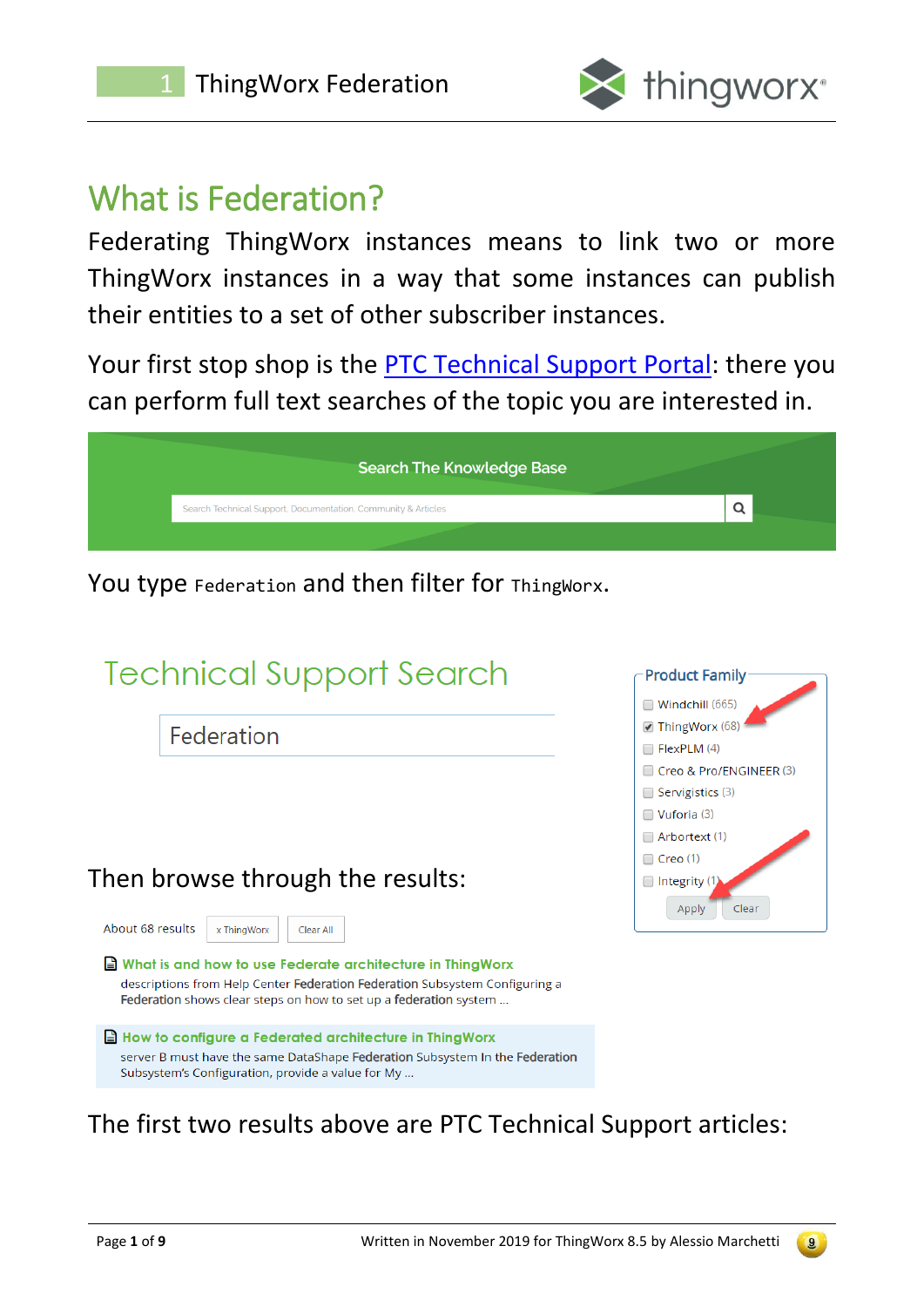

- CS248695 [What is and how to use Federate architecture in ThingWorx](https://www.ptc.com/en/support/article?n=CS248695)
- CS182335 [How to configure a Federated architecture in ThingWorx](https://www.ptc.com/en/support/article?n=CS182335)

The first article CS248695 states that a Federation enables sharing and remote controlling Data Things like Stream, Value Stream, Data Table, Wiki and Blog between servers. **Actually Federation does not limit itself to Data Things**: it can be used with almost any entity, including the most basic things implementing the GenericThing template. Article CS248695 then goes on to link three official documentation topics from the ThingWorx Help Center:

- Topic 1 **What is Federation**: this is a *concept* topic that describes how to offload workloads across ThingWorx instances. The most important sentence in my opinion is the following: "*In ThingWorx, a federation can be used to obtain other Thing's services and properties. Any published Thing can be accessed as a Remote Thing from a federated server*". This means that things can be published by one ThingWorx instance so that their properties and services can be exposed to other (federated) ThingWorx instances that subscribe to the publisher.
- Topics 2 **What is the Federation Subsystem**: this is a *reference* topic, describing the configuration options available in the Federation Subsystem. Not very useful if we are just learning the concept, but relevant later on when performing the actual configuration.
- Topic 3 **How to configure Federation**: this is a *procedural* topic, with the goal to explain the steps required to federate

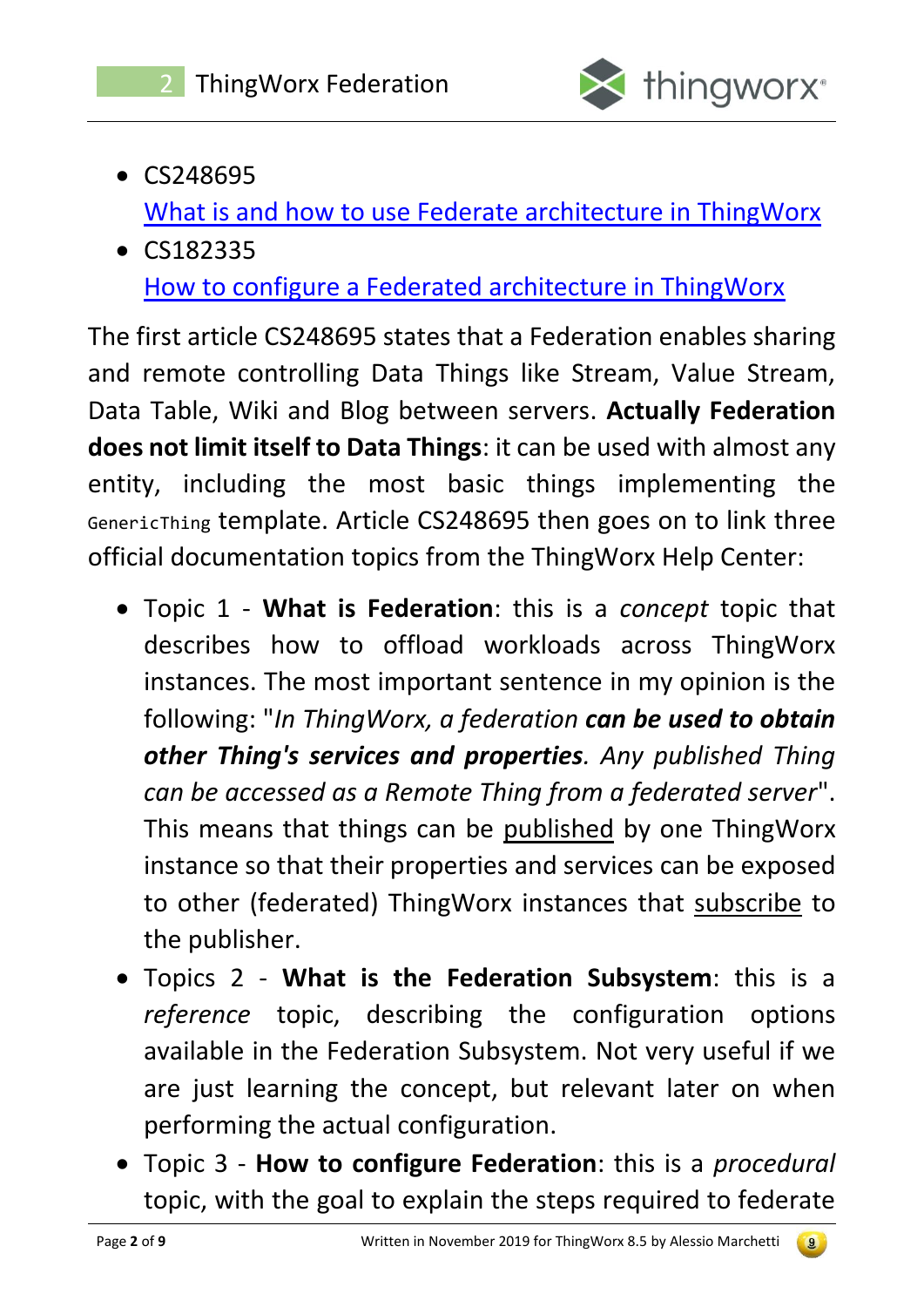

ThingWorx instances. It describes the procedure in terms of Server A and Server B, or Local Server and Remote Server. In this article, however, I use a different terminology: I talk about a Publisher instance and a Subscriber instance; the concept can then be generalized in terms of multiple publishers and subscribers.

The second article, CS182335, explains the same concepts as in topic 3 above, but in this article I try to describe Federation by providing a different conceptual framework, which is easier to grasp for me, and I hope for you.

# Publisher instance

As already stated in the introduction, a ThingWorx Federation is a set of ThingWorx instances: some them publish entities and others subscribe to them. The same ThingWorx instance can both publish some entities and subscribe to other instances.

Let's start from Publisher instances.

If an instance wants to publish entities, it must be identifiable by subscribers, that is, it must have a name (called Server Name).

This is defined in the Federation Subsystem configuration page:



Here you will find My Server Name and My Server Description:

 $\left( 9\right)$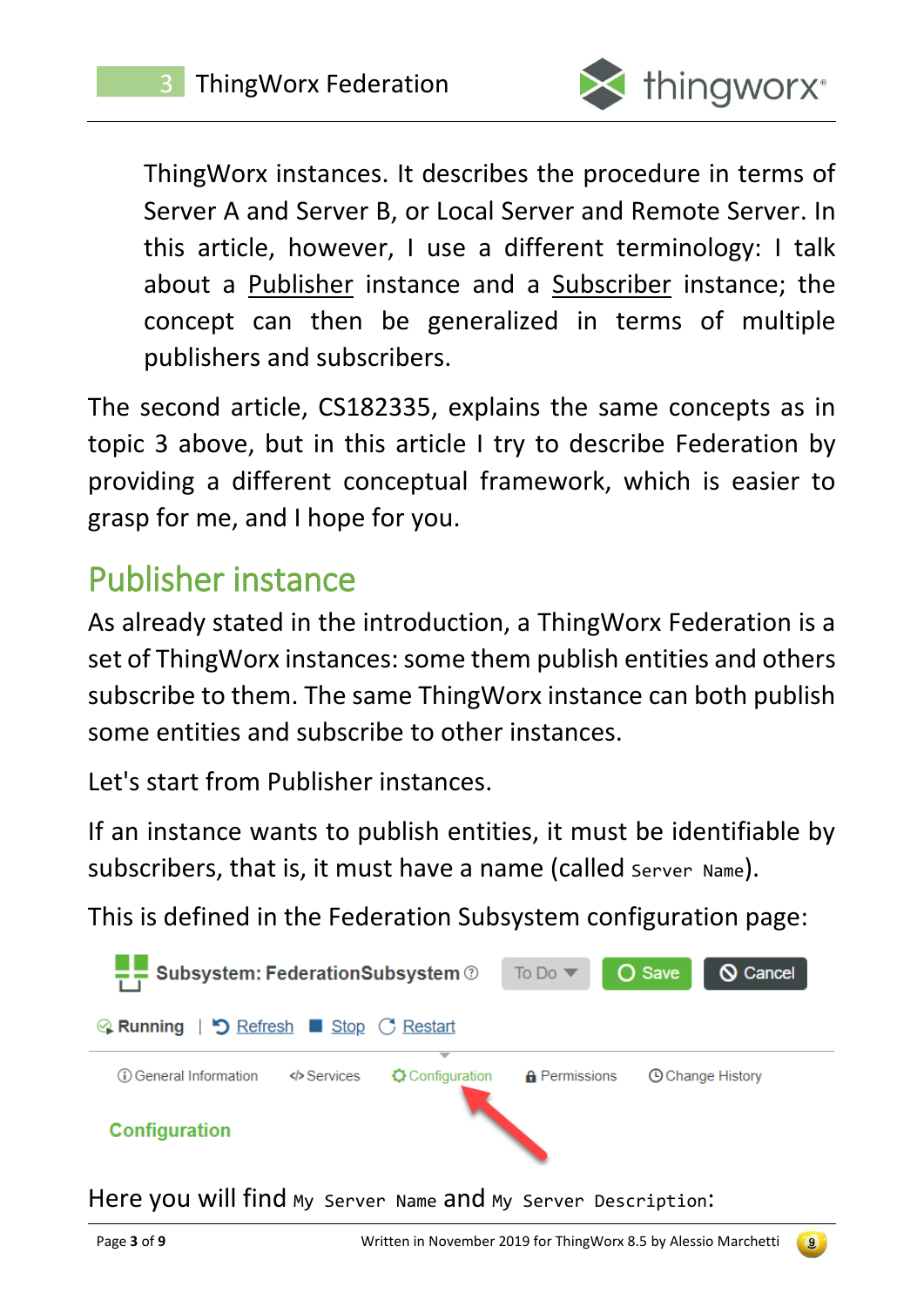![](_page_3_Picture_0.jpeg)

![](_page_3_Picture_1.jpeg)

| Server Identification        |  |
|------------------------------|--|
| <b>My Server Name</b>        |  |
| Factory                      |  |
| <b>My Server Description</b> |  |
| Factory                      |  |

My Server Name is the name that subscribers will use to access the entities that are published by the publisher instance.

For security reasons ThingWorx restricts the subscribers that can participate in the Federation: white listed instances are called Subscribers in the screenshot below (taken in the context of the Federation Subsystem of a provider instance).

|                | Federation subscribers this server publishes to |                                   |
|----------------|-------------------------------------------------|-----------------------------------|
|                | Subscribers $+A$ dd                             |                                   |
| <b>Actions</b> | <b>Logical Server Name</b>                      | <b>Logical Server Description</b> |
| No data        |                                                 |                                   |

If you click on Add, you can list the subscribers to this publisher instance.

The subscriber instances in this list are identified by their Server URI (see below) and not by the Server Name, which in the context of this subscriber list can be different from the one used in the Federation Subsystem of the subscribers themselves.

Here are the relevant properties that describe a subscriber:

• **Logical Server Name**: The name given to this subscriber (can be different from the My Server Name used in the Federation Subsystem configuration of the subscriber instance)

 $\begin{pmatrix} 0 \\ 0 \end{pmatrix}$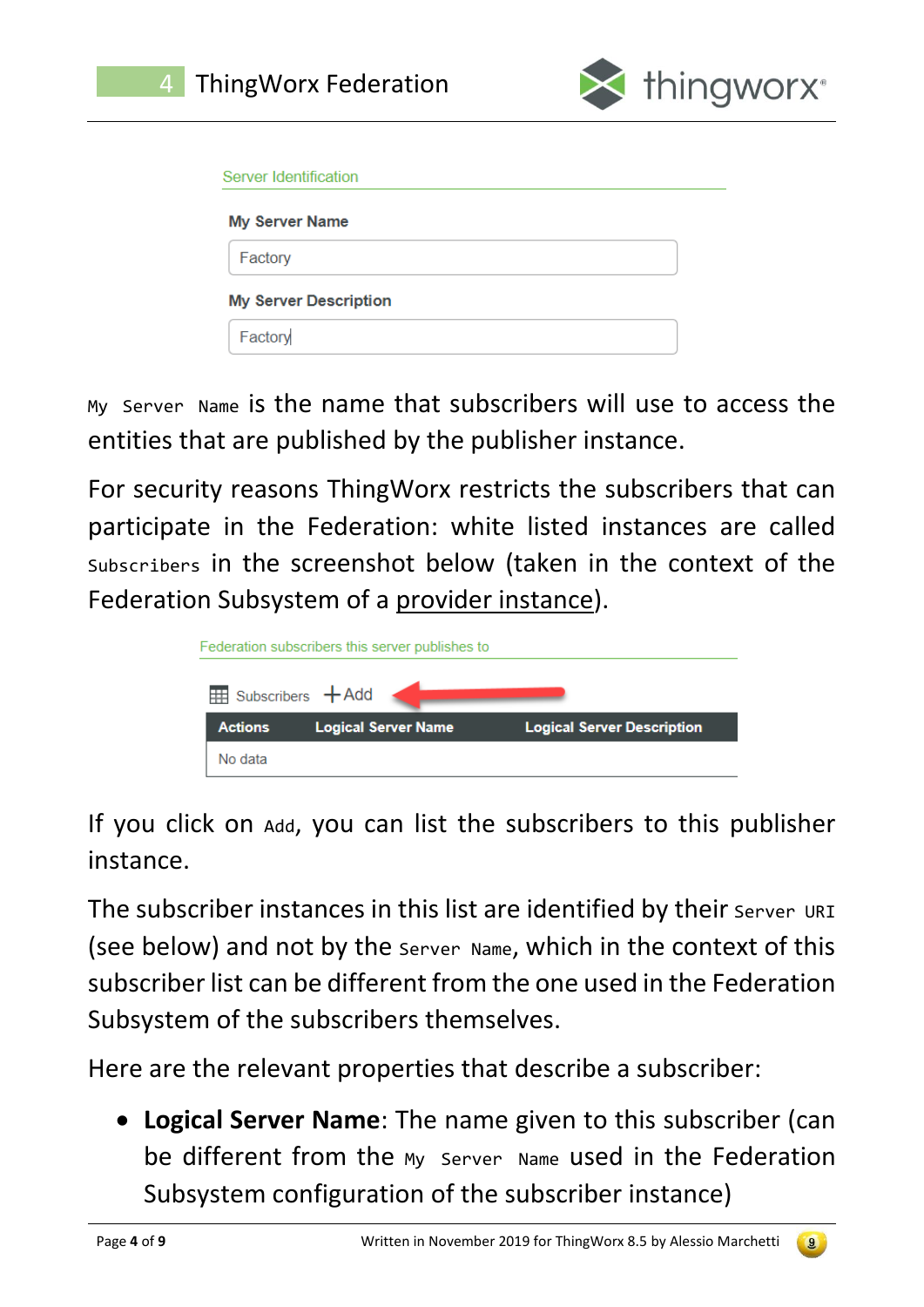![](_page_4_Picture_1.jpeg)

- **Logical Server Description**: The description for the subscriber instance, seen in the context of the publisher's subscriber list (can be different from the description used in the subscriber instance Federation Subsystem configuration)
- **Enable Publishing**: Whether this publisher instance can publish to this subscriber
- **Server URI**: The WebSocket URI of the subscriber. This is usually a wss:// URI if the subscriber has HTTPS enabled or a ws:// URI otherwise. For example: wss://subscriberip:subscriber-port/Thingworx/WS
- **Application Key**: In order for the publisher to access the subscriber instance and publish entities to it, the Subscriber must create an Application Key that Publisher must use to authenticate. In the New Password and Confirm Password fields we must paste such application key (generated in the Subscriber instance):

| <b>Application Key</b>  |
|-------------------------|
| <b>New Password</b>     |
|                         |
| <b>Confirm Password</b> |
|                         |

• **Publish as User**: This is the user account in the publisher instance that actually performs the operation of publishing data to the subscriber instance

The final configuration on the publisher instance would then be:

![](_page_4_Picture_11.jpeg)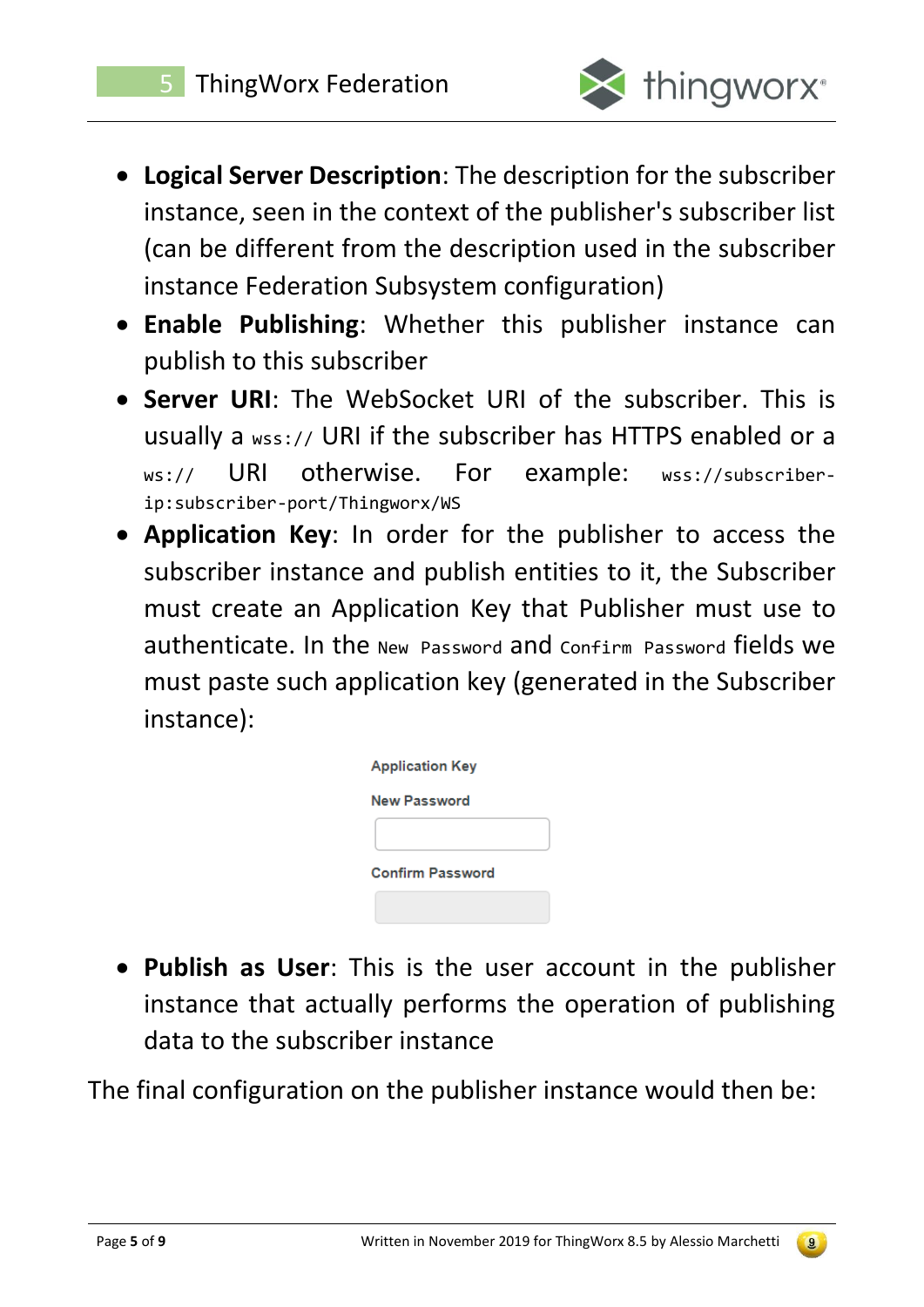![](_page_5_Picture_0.jpeg)

![](_page_5_Picture_1.jpeg)

|                | <b>My Server Name</b>                           |                                   |
|----------------|-------------------------------------------------|-----------------------------------|
| Factory        |                                                 |                                   |
|                | <b>My Server Description</b>                    |                                   |
| Factory        |                                                 |                                   |
|                | Federation subscribers this server publishes to |                                   |
|                | $\frac{1}{\sqrt{11}}$ Subscribers (1) $+$ Add   |                                   |
| <b>Actions</b> | <b>Logical Server Name</b>                      | <b>Logical Server Description</b> |
|                | Cloud                                           | Cloud                             |

In this case I have two test instances:

- The Publisher instance is called Factory
- The Subscriber instance is called Cloud

### Subscriber Instance

The subscriber instance must be configured as follows:

| Server Identification        |  |  |
|------------------------------|--|--|
| <b>My Server Name</b>        |  |  |
| Cloud                        |  |  |
| <b>My Server Description</b> |  |  |
| Cloud                        |  |  |

### Publisher Entities

In the publisher instance we can create entities and publish them.

Just create an entity implementing the GenericThing template and mark it as Published.

![](_page_5_Picture_14.jpeg)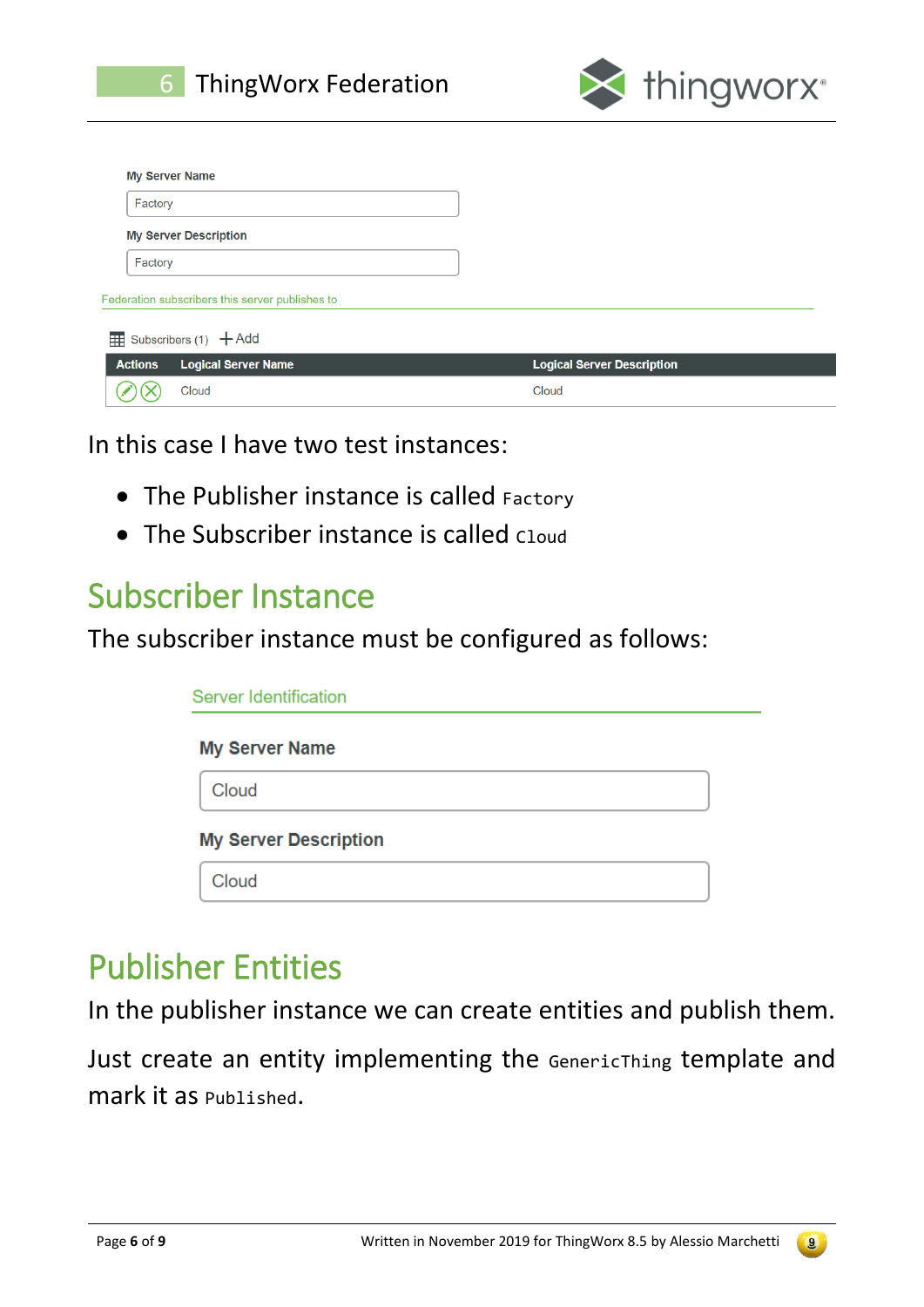| <b>ThingWorx Federation</b>                               |                                                |                 |                           | thingworx <sup>®</sup>  |                      |
|-----------------------------------------------------------|------------------------------------------------|-----------------|---------------------------|-------------------------|----------------------|
| Thing: Thing To Be Published $\circledcirc$               | O<br>To Do $\blacktriangledown$<br><b>Save</b> | <b>Q</b> Cancel | More $\blacktriangledown$ |                         |                      |
| (i) General Information<br><b>E</b> Properties and Alerts | $f$ Events<br>Services                         | Subscriptions   | <b>A</b> Permissions      | <b>O Change History</b> | A View Relationships |
| <b>General Information</b>                                |                                                |                 |                           |                         |                      |
| <b>Base Thing Template ②</b>                              |                                                |                 |                           |                         |                      |
| GenericThing                                              |                                                |                 |                           |                         |                      |
| Implemented Shapes (?)                                    |                                                |                 |                           |                         |                      |
| <b>Search Thing Shapes</b>                                | $\ddot{}$                                      |                 |                           |                         |                      |
| Value Stream (?)                                          |                                                |                 |                           |                         |                      |
| <b>Search Value Streams</b>                               | $\pm$                                          |                 |                           |                         |                      |
| Active 7                                                  |                                                |                 |                           |                         |                      |
| Published (?)                                             |                                                |                 |                           |                         |                      |

Then, for example, implement a service called Test.

| <b>Services</b>    |               |         | Choose category $\blacktriangledown$ |                       |  |
|--------------------|---------------|---------|--------------------------------------|-----------------------|--|
| <b>My Services</b> |               | $+$ Add | <b>Duplicate</b>                     | $\blacksquare$ Delete |  |
|                    | Name $\wedge$ |         |                                      |                       |  |
|                    | Test          |         |                                      |                       |  |

We will reference it from an entity in a subscriber instance: such referencing action is called binding.

# Subscriber Entities

Now move to the subscriber instance and create an entity to bind that service.

Create an entity implementing the RemoteThing template and save it.

| ু Thing: SubscriberThing ®   |                                                                        |  | To Do $\triangledown$ <b>O</b> Save <b>Q Cancel</b> More $\triangledown$ |  |
|------------------------------|------------------------------------------------------------------------|--|--------------------------------------------------------------------------|--|
| ┳<br>(i) General Information | <b>Example 3</b> Frequences Also Subscriptions $\bullet$ Configuration |  |                                                                          |  |
|                              |                                                                        |  |                                                                          |  |

As you save it you will notice that the entity is created disconnected.

![](_page_6_Picture_11.jpeg)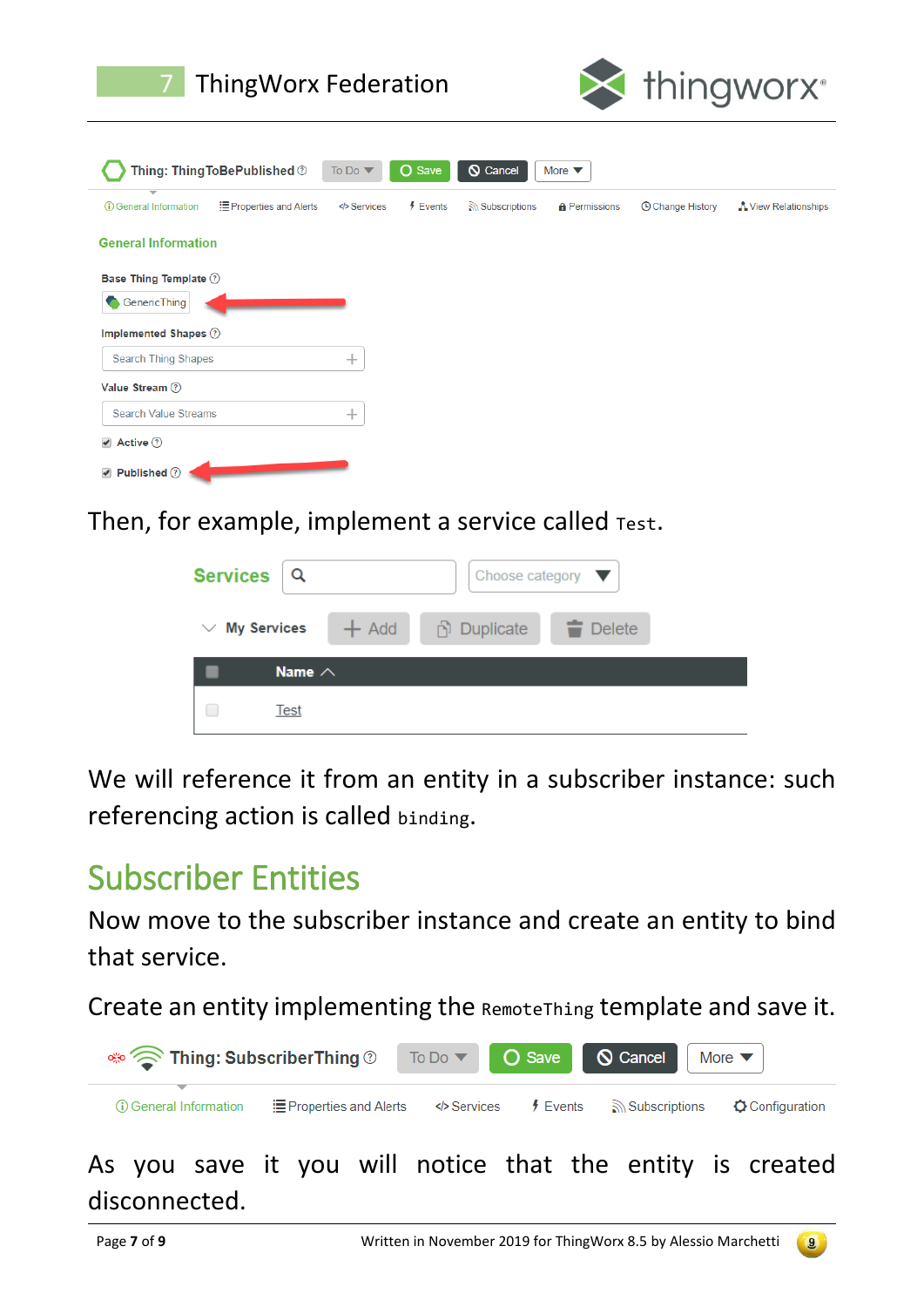![](_page_7_Picture_0.jpeg)

![](_page_7_Picture_2.jpeg)

This icon  $\bullet$  means "Disconnected".

While this icon  $\hat{\epsilon}$  identifies a Remote Thing.

Now we connect it: while in edit mode select the pencil icon in the Identifier field:

| Identifier (?)             |        |
|----------------------------|--------|
| <b>Choose Identifier</b>   |        |
| ThingToBePublished@Factory |        |
|                            | Cancel |

If everything was configured correctly, you should get a list of (unbound) entities from all ThingWorx instances that are publishing entities to this subscriber.

You select one of the items in the list and click ox, then save the entity.

Upon save, the remote thing in the subscriber instance gets connected:

![](_page_7_Picture_10.jpeg)

At this point all properties and services defined in the publisher instance's entity that have been bound are available to the subscriber entity.

You can prove that the remote service is available by creating a new local service in the subscriber entity and select Browse Remote Services:

 $9$